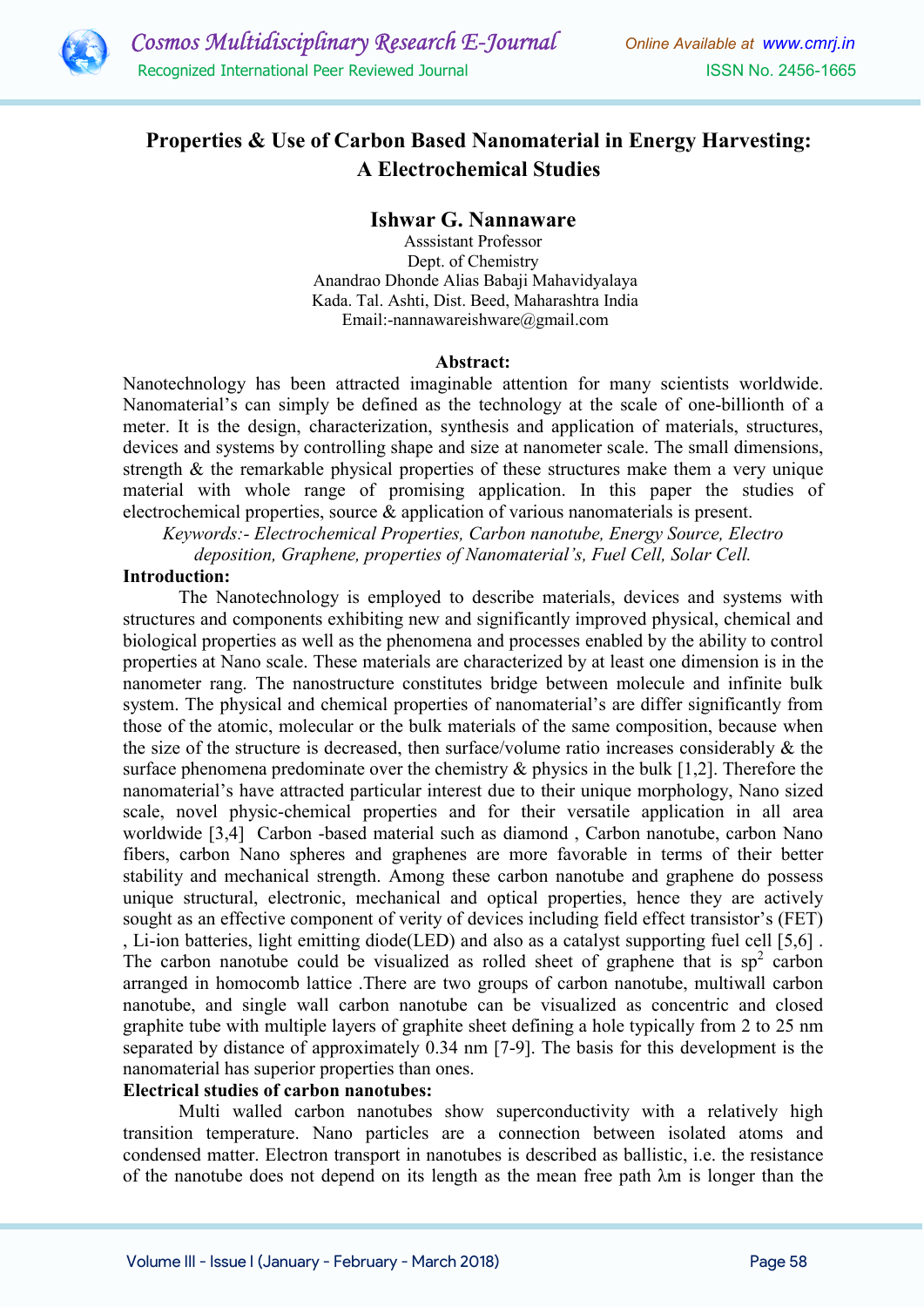

nanotube itself.  $\lambda$ m = 30  $\mu$ m, which was much longer than the nanotube used [10]. Recent measurements of the magnetic properties of nanotubes indicate that SWNT might be the long sought material for room-temperature superconductors [11, 12]. Carbon Nanotubes are particularly attractive due to their tubular shape, low density, tunable electrical properties, ballistic electrical transport, lack of skin effect, current carrying capacity exceeding superconductors and greater mechanical strength than any other materials.

# Optical and Electrochemical studies of CNT:

 Carbon Nanotubes are unique one-dimensional material, whose tube have unique and highly ordered atomic and electronic structure and can be made in wide range of application. One of the more recently researched properties of multi-walled carbon nanotubes (MWNTs) is their wave absorption characteristics, specifically microwave absorption. Numerous studies have been performed in the field of nanotube light absorption, Raman scattering, fluorescence photo induced molecular desorption [13] and nonlinear optical properties [14, 15]. The photoconductivity of films of single-wall carbon nanotubes has been studied under continuous-wave near-infrared illumination. The photocurrent exhibits a linear response with the light intensity and with bias voltage up to 5 V. The temporal photo response of on/off step illumination shows a relatively slow relaxation time  $\sim$  4.3 s for films with a thickness of; 500 nm, which can be interpreted in terms of a kinetic model that takes into account the binding of photoelectrons with adsorbed oxygen. It was demonstrated that single-wall carbon nanotubes are capable of absorbing NIR light and generating a photocurrent under low applied bias. Common types of carbon nanotube pastes are soft and non-compact, and have to be kept in special bodies. A holder for carbon pastes can be realized as a well drilled into a short Teflon rod, a glass tube, or a polyethylene syringe filled with a paste, which is electrically contacted via a conducting wire. Such constructions are very simple; however, there is one aspect which makes them not very convenient for practical use and this is the necessity of refilling the carbon paste in experiments requiring a regular removal of the electrode surface layer [16].

 The electrode can be constructed by mixing graphite powder and multiwall carbon nanotubes in a mortar and pestle. Using a syringe, paraffin was added to the mixture and mixed well for 40 min until a uniformly-wetted paste was obtained. The paste was then packed into a glass tube. Electrical contact was made by pushing a copper wire down the glass tube into the back of the mixture. When necessary, a new surface was obtained by pushing an excess of the paste out of the tube and polishing it on a weighing paper. The percent of graphite, carbon nanotube and the mineral oil can be adjusted. A lot of searches used a ratio of 60:7:33 respectively and gave good results [17-19]. All the electronic, Optical, electrochemical and mechanical properties of carbon nanotube are tunable.

#### Li-ion battery:

 The Carbon Nanotube shows great potential as anode material for li-ion batteries due to their unique structural mechanical and electrical properties. The outstanding mechanical properties and the high surface-to-volume ratio (due to their small diameter) make carbon nanotubes potentially useful as anode materials or as additives in lithium-ion battery systems. The electrode containing 10 wt % of carbon nanotubes as the additive displays a homogeneous distribution of nanotubes in synthetic graphite. With increasing weight percent of carbon nanotubes, the cyclic efficiency of the synthetic graphite battery anode increases continuously, and, in particular, when 10 wt. % of the nanotubes was added, the cyclic efficiency was maintained at almost 100% up to 50 cycles [20-22]. At higher concentrations, the nanotubes interconnect graphite powder particles together to form a continuous conductive network [23]. So with progress in the research on CNTs and nanomaterial's the application of CNTs is emerging because of its excellent electrochemical properties the CNTs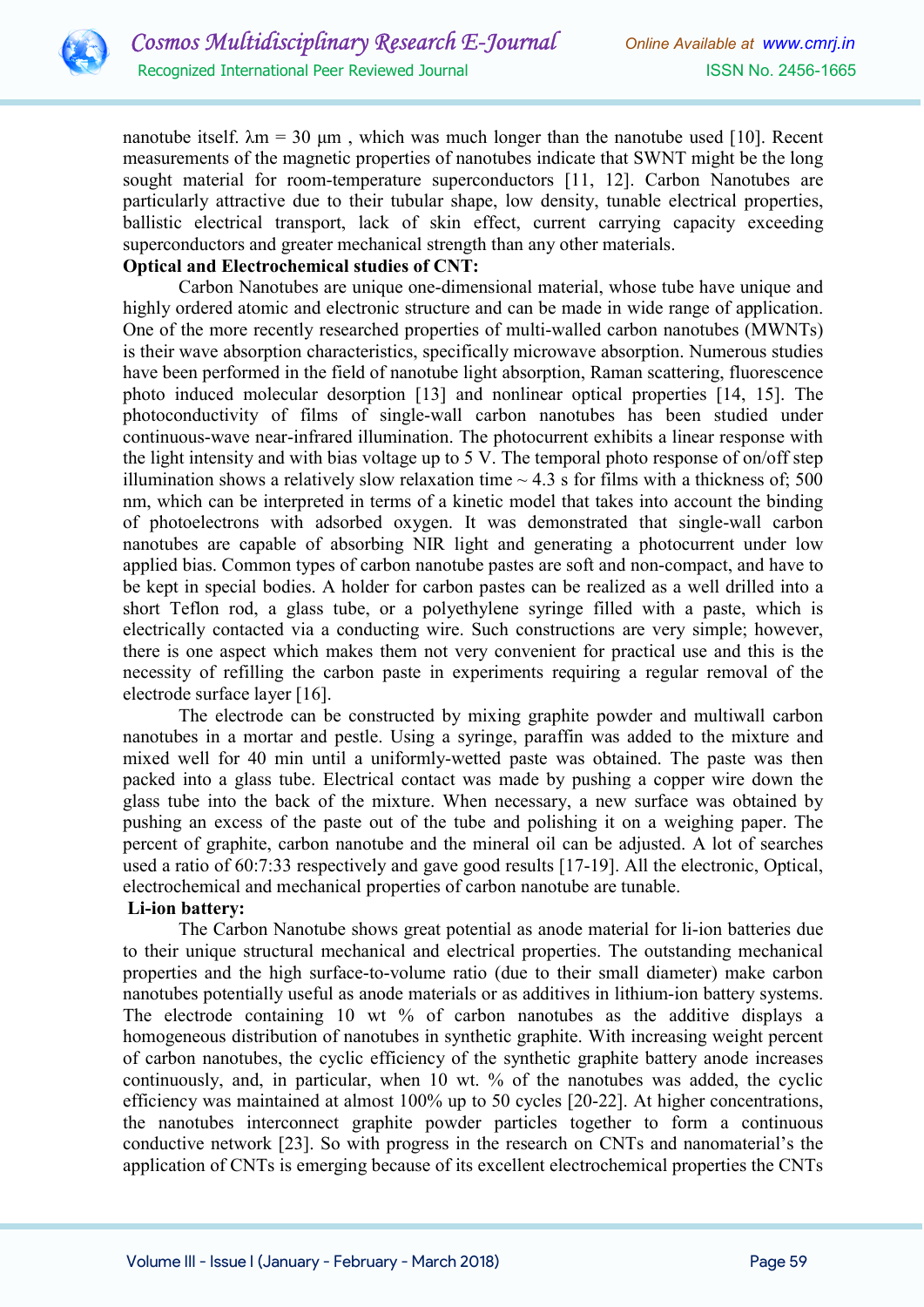

are widely used in Li-ion batteries both as anode materials and conductive additive in the composite electrodes

## CNTs in Pb-Acid batteries:

 The CNTs in Lead-Acid batteries enhances its lifecycle by reducing the sulfation phenomenon through the formation of conductive matrixes in active masses. In order to increase the conductivity of electrodes in lead-acid batteries, different weight percent of carbon nanotubes are added to the active anode material (with average diameters 2–5 mm) of the positive electrode. The resistivity of the electrode is lowered for the case of 1.5% nanotube addition. When this sample  $(0.5-1 \text{ wt } \%)$  is incorporated in the negative electrode, the cycle characteristics are greatly improved compared with those of an electrode without additive [24]. This is probably due to the ability of carbon nanotubes to act as a physical binder, resulting in electrodes that undergo less mechanical disintegration and shedding of their active material. Therefore, it is expected that the use of carbon nanotubes as an electrode's filler should produce an enhanced cyclic behavior for electrodes in lead-acid batteries compared with electrodes using conventional graphite powder, because the unusual morphology of the carbon nanotube, such as the concentric orientation of their graphite crystallites along the fiber cross-section, induces a high resistance towards oxidation, and furthermore the nanotube network embedded in the polymer would enhance the reactivity of the electrode. The improvement in this it can open several new fronts of technological advancement in different sectors like automobile, telecommunications and renewable energy. Use of CNTs in Fuel cell:

 The Carbon Nanotube can store hydrogen which enable electron to flow or to increase catalytic activity. The CNTs is being added to Platinum-Carbon catalyst mixture at anode to improve the efficiency of the catalyst. The Fuel cells have been considered as next-generation energy devices because these types of systems transform the chemical reaction energy from hydrogen and oxygen into electric energy. Carbon nanotubes decorated with metal nanoparticles as electrodes have doubled the fuel performance due to increased catalytic activity of nanotube-based electrodes [25]. It has been reported the efficient impregnation of Pt nanoparticles on the carbon nanotubes. The use of multiwall carbon nanotubes as a platinum support for proton exchange membrane fuel cells has been investigated as a way to reduce the cost of fuel cells through an increased utilization of platinum. Carbon nanotubes were employed as the support for the subsequent platinum catalyst, which is electrodeposited on the carbon nanotubes. The feasibility of a fuel cell using the carbon nanotube-based electrodes was improved.

## The Role of CNTs in Solar cells:

 The extensive progress has been realized that the use of CNTs in Optoelectronic and energy harvesting devices including Solar cell. Carbon nanotubes (CNTs) have attracted great attention in improving photovoltaic performance of dye-sensitized solar cells because of their high electrical conductivity, chemical stability, high surface area, and tubular structure [26]. High electron affinity at CNTs can be used to act as electron collector and to enhance carrier mobility in dye-sensitized solar cells. The performance of dye-sensitized solar cells by applying carbon nanotubes (CNTs) to the counter electrode using two different methods: screen printing and chemical vapor deposition was investigated. When the highly purified and aligned CNTs were used as the counter electrode, a conversion efficiency of dyesensitized solar cells of over 10% was recorded. This CNT-deposited counter electrode shows higher photo conversion efficiency than CNT-printed and Pt-coated electrodes under the same conditions. The large surface area and high electron conductivity of CNTs contributed to the high dye-sensitized solar cells efficiency. The CNT-based counter electrodes could herald a new route to producing non-platinum-based counter electrodes in dye-sensitized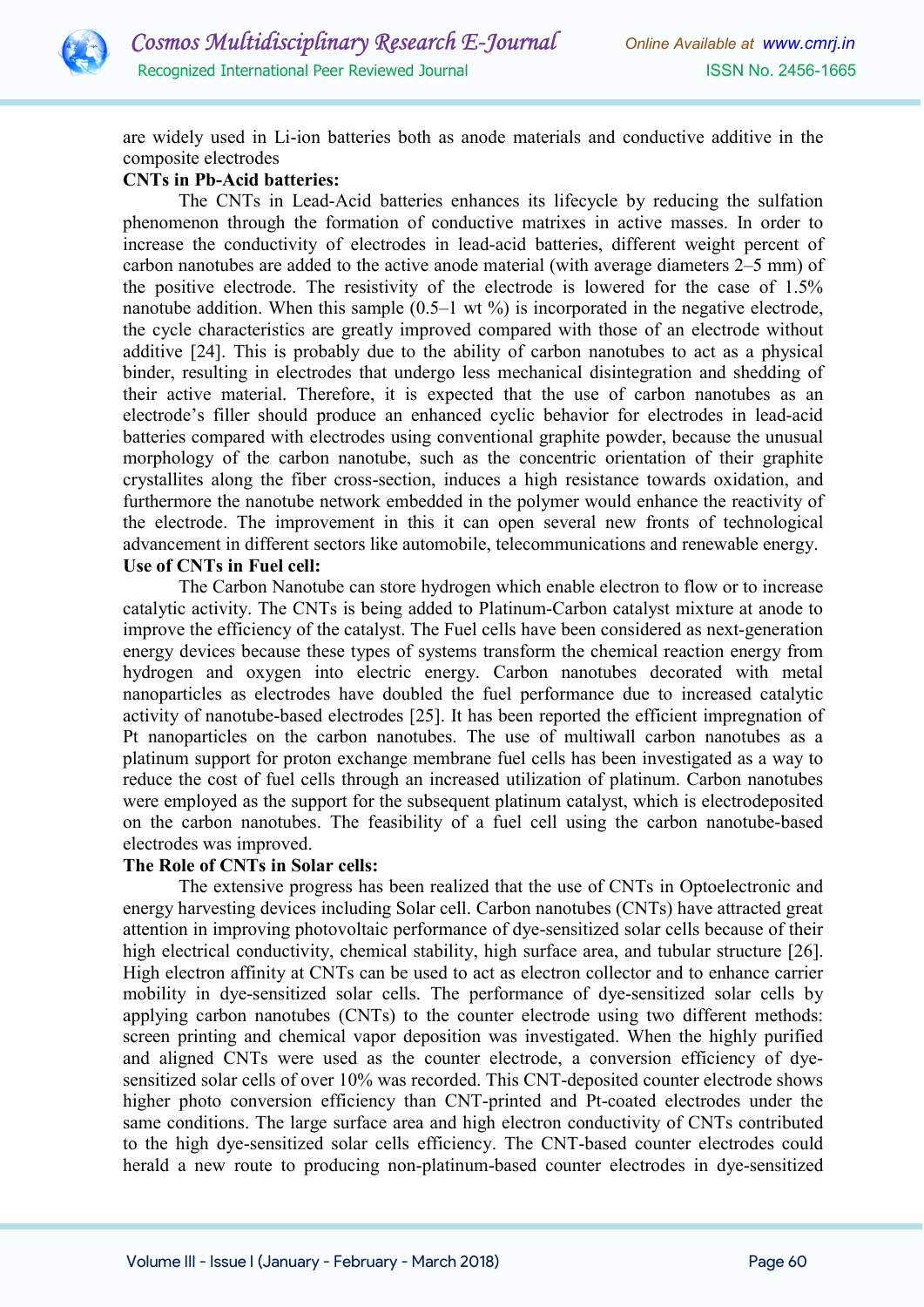

solar cells devices [27, 28]. Studies were performed on Dye-sensitized solar cells dyesensitized solar cells using multi-walled carbon nanotube (MWCNT)–TiO2 Nano composite as a light scattering layer.

# Electro-deposition on carbon nanotubes:

 The metal Nanoparticles can be electrodeposited on Carbon Nanotube under potential control. The nanotube sidewalls serve both as electro deposition template and as the wire electrically connecting the deposited nanoparticles. Electro-deposition offers many advantages over high temperature metal deposition for metal nanoparticle formation on SWNTs. One of the most significant advantages of electrochemical deposition is the ability to control size and distribution of nanoparticles by varying potential, time or solution concentration. Most studies involving metal nanoparticle electro-deposition focus on noble metals such as Ag, Au, Pt, and Pd with a few exceptions Ni, Cu primarily due to the need for components of alternate energy sources. Electro-deposition of metal nanoparticles on carbon nanotubes depends on various parameters, such as pretreatments, method of manufacturing for SWNTs, type of SWNTs, distance of the nanotubes from contact electrode, density of SWNTs in network, etc. oxygen functionalities serve as axial ligands for metal nanoparticle precursors to bind to the SWNTs. Therefore, the most common pretreatment methods involve treating them with strong acids or oxidizing agents such as H2SO4/HNO3, H2SO4/H2O2, HNO3, O3, and KMnO4. This is essentially a controlled method of damaging the tubes [29]. An alternative pretreatment method, involving electrochemical oxidation, was studied. Oxide functional groups at defect sites on the ends and sidewalls of SWNTs were produced by cycling electrochemical potential in 0.5M sodium sulfate, following a similar procedure used for activating glassy carbon electrodes. They employed a three-step process to deposit Pd and Pt nanoparticles on the SWNTs. The Carbon Nanotube is a promising candidate for lightweight material, the introduction of metal particles on CNTs can effectively improve its electrical conductivity.

#### Conclusions:

 The energy and environment are major global issue. The energy generation from conventional Fuel has limitation so Nanotechnology plays an essential role in revolutionizing the application for energy conversation and storage. The numbers of publications that directly or indirectly show the relation of CNTs with electrochemistry. The unique electrical, mechanical, and chemical properties of CNTs have made them intensively studied materials in the field of electrochemistry fields.

#### References:-

- 1] Dresselhaus M. S., Dresselhaus G., Eklund, P. C. Science and fullerenes and carbon nanotubes. Academic, London. 1996. 1st edn, pp. 1–505.
- 2] Harris P. J. Carbon nanotubes and related structures: new materials for the twenty-first century. Cambridge University Press.1999. 1st edn, pp. 1–293.
- 3] Ajayan P. M., Zhou O. Z. Application of CNT. Top. Appl. Phys. 2001. vol. 80, pp. 381–425.
- 4] Baughman R. H., Zakhidov A. A., De Heer W. A. Carbon nanotubes—the route toward applications. Science. 2002. Vol. 297, 787–792
- 5] Yasuda E., Inagaki M., Kaneko K. et al. Carbon alloys: novel concept to develop carbon science and technology. Elsevier. 2003. 1st edn, pp.
- 6] Zhao Q., Gan Z., Zhuang Q. Electrochemical Sensors Based on Carbon Nanotubes. Electroanalysis. 2002. Vol. 14. pp. 1609-1613.
- 7] S. Iijima. Helical microtubules of graphitic carbon. Nature. 1991. Vol. 354. pp. 56-58.
- 8] M.L.Cohen. CNT, nanoscience,nanotechnology. Mater. Sci.Eng. C.2001. Vol.15. pp. 1-11